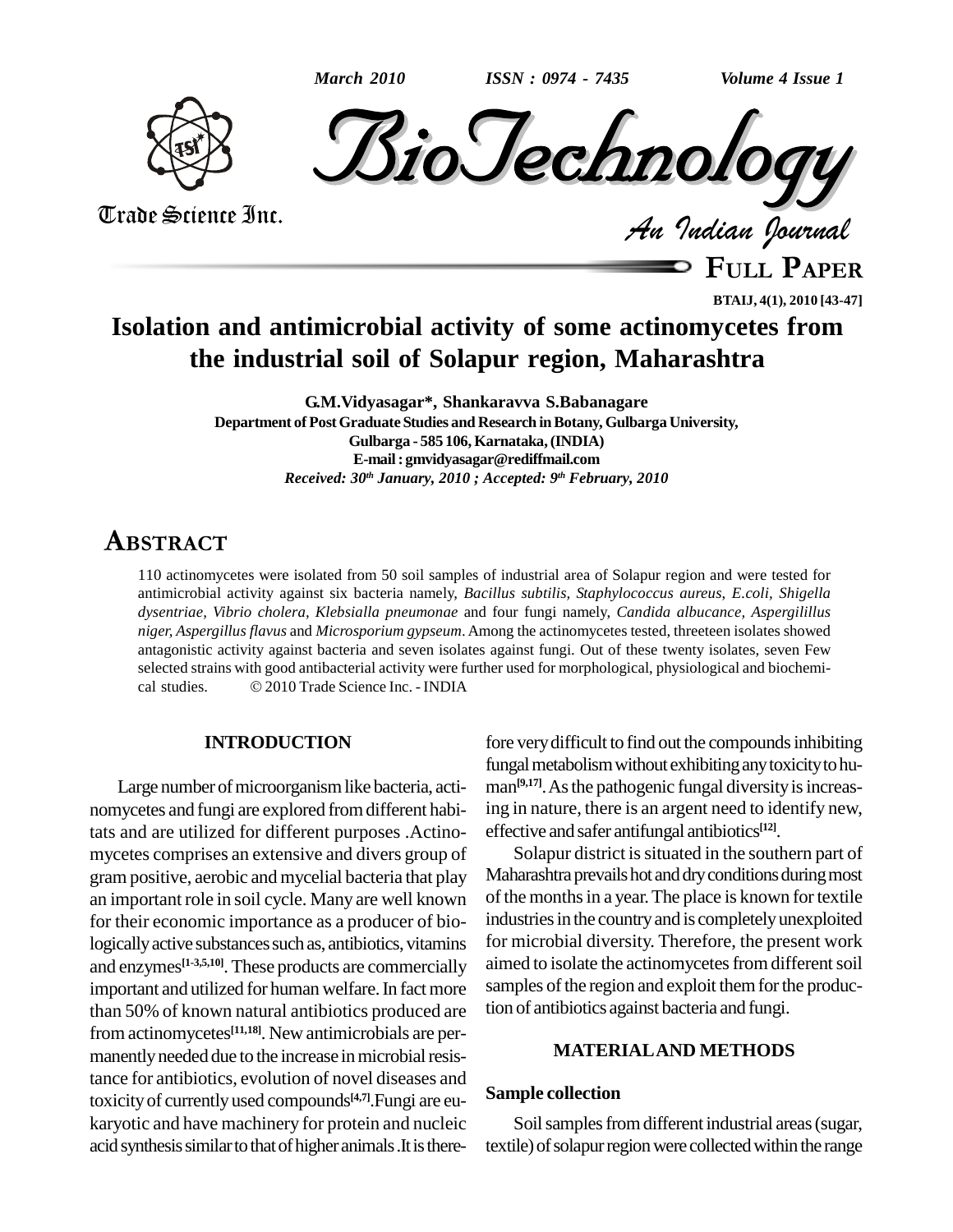**PAPER**  $\subset$ 

**TABLE1 :Antibacterial activity of active isolates(mm)**

| Isolates-      | Activity against(mm) |    |                |    |                          |                                                                           |    |  |  |
|----------------|----------------------|----|----------------|----|--------------------------|---------------------------------------------------------------------------|----|--|--|
|                |                      |    |                |    |                          | B.subtilis S.aureus E.coli V.cholerae S.dysentrae K.pneumoniae C.albucans |    |  |  |
| $\overline{4}$ | 22                   | 25 | 35             | 33 | 14                       | 10                                                                        | 30 |  |  |
| 15             | 25                   | ٠  | 21             | 25 | 18                       |                                                                           |    |  |  |
| 27             | 25                   | 25 | 27             | 37 | 30                       | 25                                                                        | 27 |  |  |
| 28             | 14                   | 30 | 25             | 22 | 23                       | 30                                                                        | 22 |  |  |
| 39             | 17                   | 30 | $\overline{a}$ | 20 | 24                       | 23                                                                        | 21 |  |  |
| 55             | 28                   | 30 | 28             | 26 | 15                       | 15                                                                        |    |  |  |
| 57             | 10                   | ٠  | 15             | 15 | ٠                        | ٠                                                                         | 17 |  |  |
| 63             | 32                   | 23 | 30             | 28 | 22                       | 23                                                                        | 13 |  |  |
| 78             | 24                   | 28 | 21             | 20 | 20                       | 22                                                                        | 27 |  |  |
| 79             | 22                   | ٠  | 28             | 12 | $\overline{\phantom{a}}$ |                                                                           |    |  |  |
| 90             |                      | 30 | 25             | 30 | 28                       | 33                                                                        |    |  |  |
| 92             | 26                   | 33 | 27             | 30 | 35                       | 32                                                                        | 20 |  |  |
| 95             |                      | 33 |                |    |                          |                                                                           | 8  |  |  |

tic bags and dried in oven.

#### **Isolation of actinomycetes**

cultures at  $4^{\circ}$ C in refrigerator. of depth 5-10cm, brought to laboratory in sterile plas-<br>tic bags and dried in oven.<br> **Isolation of actinomycetes**<br>
Actinomycetes<br>
Actinomycetes were isolated using soil dilution plate<br>
technique. Starch casein agar (Starc Actinomycetes were isolated using soil dilution plate technique. Starch casein agar (Starch -10.0g, casein- 0.5g, FeSO<sub>4</sub>-0.01g, Sucrose-30.0g, Agar-20.0g, Dis-0.3g, KNO<sub>3</sub>-2.0g, K<sub>2</sub>HPO<sub>4</sub>-2.0g, MgSO<sub>4</sub>-0.05g, FeSO<sub>4</sub>-0.1g, CaCO<sub>3</sub>-0.2g, agar-20.0g, Distilled water-1000ml, pH-7.2) and glycerol aspargine agar (L- of plate and incubated at 30°C for 5 days. After incu-Aspargine-1.0g, glycerol-10.0g,  $K_1HPO_1-1.0g$ , Trace salt solution-1.0ml, Distilled water-1000ml, agar-20.0g, pH-7.0-7.4 [trace salt solution-FeSO<sub>4</sub>,7H<sub>2</sub>O-0.1g, ter<br>MnCl<sub>2</sub>.4H<sub>2</sub>O-0.1g, ZnSO<sub>4</sub>, 7H<sub>2</sub>O-0.1g, Distilled wa-.4H<sub>2</sub>O-0.1g, ZnSO<sub>4</sub>, 7H<sub>2</sub>O-0.1g, Distilled water-100ml]) media supplemented with nystatin  $(50g/ml)$ were employed<sup>[16]</sup>. One gram of dried soil sample was<br>taken in 9ml of distilled water, agited vigorously and<br>preheated at 50°C for 0.5h. Serially diluted soil samples taken in 9ml of distilled water, agited vigorously and  $(10^{-5}, 10^{-6}, 10^{-7})$  were agited with maximum speed and rection 0.1 ml of aliquot was spread on the plates containing and Beault glycerol aspargine agar and starch casein agar. Plates tural chorrelated at 30°C for 6 days. The actinomycetes glycerol aspargine agar and starch casein agar. Plates<br>were incubated at 30<sup>o</sup>C for 6 days. The actinomycetes recorded after incubation for 7-14 days at 27<sup>o</sup>C, morcolonies grown in the plates were again inoculated on phology<br>fresh media to get pure colonies and finally stored the by usin<br>cultures at 4°C in refrigerator. of carb fresh media to get pure colonies and finally stored the

## **Targetstrains of bacteria and fungi**

Antimicrobial activity of pure actinomycete cultures 1000 were performed using six clinical isolates of bacteria  $102mg$ , FeSO<sub>4</sub>-176mg, MnCl<sub>2</sub>-126mg, ZnSO<sub>4</sub>-24mg, such as, *E.coli, Bacillus subtilis, V.cholerae, K.pneumoniae, S. aureus* and *S. dysentriae* type I

*Indian Journal*

|                 | TABLE 2 : Antifungal activity of active isolates (mm) |
|-----------------|-------------------------------------------------------|
| <b>Isolates</b> | <b>Activity against</b>                               |
|                 |                                                       |

|                 | ACTIVITY against |           |            |  |  |  |
|-----------------|------------------|-----------|------------|--|--|--|
| <b>Isolates</b> | A. niger         | A. flavus | M. gypseum |  |  |  |
| 7               | 30               | 12        | 25         |  |  |  |
| 12              | 25               | 22        | 25         |  |  |  |
| 24              | 25               | 27        | 25         |  |  |  |
| 43              | 30               | 32        | 30         |  |  |  |
| 48              | 35               | 35        | 35         |  |  |  |
| 82              | 30               | 22        |            |  |  |  |
| 85              | 02               | 18        | 20         |  |  |  |
|                 |                  |           |            |  |  |  |

collected from M.R. medical college Gulbarga., and four fungi namely, *Candida albucans, Aspergillus niger,Aspergillusflavus and Microsporium gypseum.*

## **Assessment of antimicrobial activity**

Perpendicular streak plate method was used to determine antimicrobial activity of pure actinomycetes. Nutrient agar medium (Peptone-5.0g, Beef extract- 3.0g, Agar-20.0g, Distilled water-1000ml, pH-7.0) was used for antibacterial activity and Czepekdox agar medium  $(NaNO<sub>3</sub>-2.0g, K<sub>2</sub>HPO<sub>4</sub>-1.0g, MgSO<sub>4</sub>-0.5g,KCl$ tilled water- 1000ml, pH-6.5) for antifungal activity.<br>Single streak of actinomycete was inoculated at centre<br>of plate and incubated at 30°C for 5 days. After incu-Single streak of actinomycete was inoculated at centre bation, at 90° angles the test organism was inoculated by single streak. Antagonism was measured by the determination ofinhibitionzone **[13]**.

## **Biochemical, physiological and morphological studies**

The selected actinomycetes were characterized morphologically and physiologically following the direction given by the international streptomyces project<sup>[6]</sup> and Bergeys manual of systematic bacteriology<sup>[17]</sup>. Cultural characteristic of pure isolates in various media were<br>recorded after incubation for 7-14 days at 27°C, mortural characteristic of pure isolates in various media were phological observation were made with light microscope by using method of Shirling and Gottleib<sup>[6]</sup>. Utilization of carbon and nitrogen was determined using basal medium containing  $KH_2PO_4$ -2.38g, MgSO<sub>4</sub>-1.0g,  $K_2HPO_4$ -5.65g, (NH<sub>4</sub>)<sub>2</sub>SO<sub>4</sub>-2.64g, Distilled water - $K_2HPO_4-5.65g$ ,  $(NH_4)_2SO_4-2.64g$ , Distilled water - 1000ml, Salt solution-6.25ml, (Salt solution-CuSO<sub>4</sub>-<br>102mg, FeSO<sub>4</sub>-176mg, MnCl<sub>2</sub>-126mg, ZnSO<sub>4</sub>-24mg,<br>Disttiled water-100ml) and results were recorded after 7 daysofincubation.The active isolateswere identified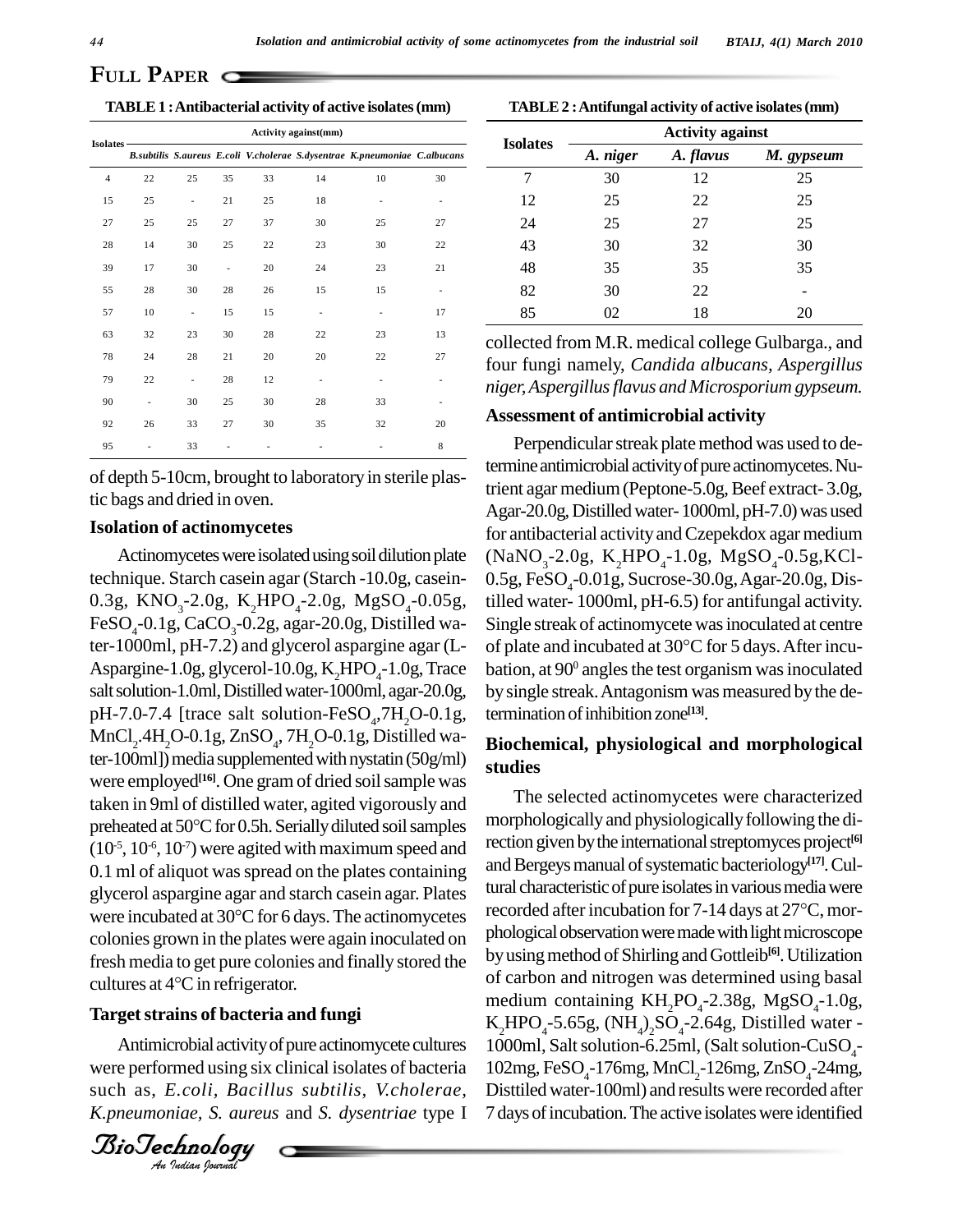### **TABLE3 : Morphological, physiological and biochemical characteristics ofseven isolates**

| <b>Characteristics</b>        | <b>Isolates</b>          |                           |                                       |                  |                  |                          |                                  |
|-------------------------------|--------------------------|---------------------------|---------------------------------------|------------------|------------------|--------------------------|----------------------------------|
|                               | $\boldsymbol{4}$         | 90                        | $27\,$                                | 57               | 28               | 78                       | 95                               |
| <b>Aerial mycelium</b>        | $\ddot{}$                | $\ddot{}$                 | $\ddot{}$                             | $\boldsymbol{+}$ | $\ddot{}$        | $\boldsymbol{+}$         | $\begin{array}{c} + \end{array}$ |
|                               |                          | Spore chain morphology    |                                       |                  |                  |                          |                                  |
| Rectiflexibles                |                          |                           |                                       |                  |                  | $\overline{\phantom{a}}$ | $\overline{\phantom{a}}$         |
| Spirals                       |                          |                           |                                       |                  |                  | $^{+}$                   | $\boldsymbol{+}$                 |
| Verticillate                  |                          |                           | $\overline{a}$                        |                  |                  |                          | ÷                                |
| Spore mass colour             |                          |                           |                                       |                  |                  |                          |                                  |
| Red                           |                          |                           | $\overline{\phantom{a}}$              |                  |                  | $^{+}$                   | $\overline{\phantom{a}}$         |
| Grey                          | $^{+}$                   | $^{+}$                    | $^{+}$                                |                  |                  |                          | $^{+}$                           |
| Yellow                        |                          |                           |                                       | $^{+}$           |                  |                          |                                  |
| White                         |                          |                           |                                       |                  |                  |                          |                                  |
| Mycelial pigment red orange   |                          |                           |                                       |                  |                  | $^{+}$                   |                                  |
| Diffusible pigment produced   |                          |                           |                                       |                  |                  |                          |                                  |
| <b>Mycelial Fragmentation</b> |                          |                           |                                       |                  |                  |                          | $\overline{a}$                   |
| Sub mycelial sporulation      | $^{+}$                   | $^{+}$                    | $^{+}$                                |                  | <b>ND</b>        |                          | $^{+}$                           |
|                               |                          | <b>Enzyme activity</b>    |                                       |                  |                  |                          |                                  |
| Protease                      |                          |                           |                                       |                  |                  |                          |                                  |
| Dnase                         | $\overline{\phantom{a}}$ | $\boldsymbol{+}$          | $\boldsymbol{+}$                      |                  |                  | $^{+}$                   |                                  |
| Amylase                       | $^{+}$                   | $^{+}$                    | $^{+}$                                | $^{+}$           |                  | $^{+}$                   | $^{+}$                           |
| Catalase                      | <b>VL</b>                | <b>VL</b>                 | <b>VL</b>                             | $^{+}$           | $^{+}$           | $^{+}$                   | $^{+}$                           |
| $H2S$ production              | $\blacksquare$           | $^{+}$                    | $\overline{\phantom{a}}$              | ٠                | $\blacksquare$   | $\overline{\phantom{a}}$ | $\blacksquare$                   |
| Nitrate reduction             |                          |                           | $^{+}$                                |                  | $^{+}$           | $^{+}$                   | $^{+}$                           |
| <b>MR</b>                     |                          | $^{+}$                    | $\overline{a}$                        |                  | <b>ND</b>        | $^{+}$                   |                                  |
| <b>VP</b>                     | $^{+}$                   |                           | $^{+}$                                |                  |                  | $^{+}$                   |                                  |
| Indol production              | <b>VL</b>                | $^{+}$                    | $\overline{\phantom{a}}$              |                  |                  |                          |                                  |
| Urease                        |                          |                           |                                       |                  |                  |                          |                                  |
| Lipase                        |                          |                           |                                       | ٠                | $\overline{a}$   | $\blacksquare$           | ۰                                |
|                               |                          | <b>Carbon</b> utilization |                                       |                  |                  |                          |                                  |
| Lactose                       |                          |                           |                                       |                  |                  |                          |                                  |
|                               |                          | $+$                       | $\boldsymbol{+}$                      | $\boldsymbol{+}$ |                  | ÷,                       |                                  |
| Galactose<br>Fructose         |                          |                           |                                       |                  |                  | $\overline{a}$           | $^{+}$                           |
|                               |                          | $\boldsymbol{+}$          |                                       |                  |                  | $\overline{\phantom{a}}$ | ${\rm ND}$                       |
| Maltose                       | $^{+}$                   | $+$                       | $^{+}$                                | $^{+}$           | $^{+}$           | $\overline{a}$           |                                  |
| Growth in 5% NaCl             |                          |                           | $\overline{a}$                        | $^{+}$           |                  |                          |                                  |
| 10%NaCl                       |                          |                           | $\overline{a}$                        |                  |                  |                          | ÷,                               |
| <b>Odegree</b>                |                          |                           |                                       |                  |                  |                          | $\overline{a}$                   |
| 45 degree                     |                          |                           |                                       |                  |                  | $\sim$                   | $\overline{a}$                   |
|                               |                          |                           | <b>Utilization of Nitrogen source</b> |                  |                  |                          |                                  |
| Prolin                        | $\boldsymbol{+}$         | $\boldsymbol{+}$          | $\boldsymbol{+}$                      | $\boldsymbol{+}$ | $\boldsymbol{+}$ | $\boldsymbol{+}$         | $\boldsymbol{+}$                 |
| Arginine                      |                          | $\boldsymbol{+}$          | $\boldsymbol{+}$                      | $\boldsymbol{+}$ | $\boldsymbol{+}$ | $\boldsymbol{+}$         | $+$                              |
| Phenyl alanine                |                          | $\boldsymbol{+}$          | $\! + \!$                             |                  | $+$              | $\boldsymbol{+}$         | $+$                              |
| Tryptophan                    | $\! + \!$                | $\boldsymbol{+}$          | $\! + \!$                             | $+$              | $\! +$           | $\! +$                   | $^{+}$                           |
|                               | S.sp.                    | S.sp                      | S.sp                                  | Micro.           | S.lav            | S.ant                    | S.rim                            |

+, Positive; -, Negative; ND, Not Determined; VL, Very Less; S. ant, Streptomyces Antibioticus; S. lav., Streptomyces Lavendulae; **S. rim., Streptomyces rimosus; Micro., Micromonospora spp; S. sp., Streptomyces species**

*Indian Journal*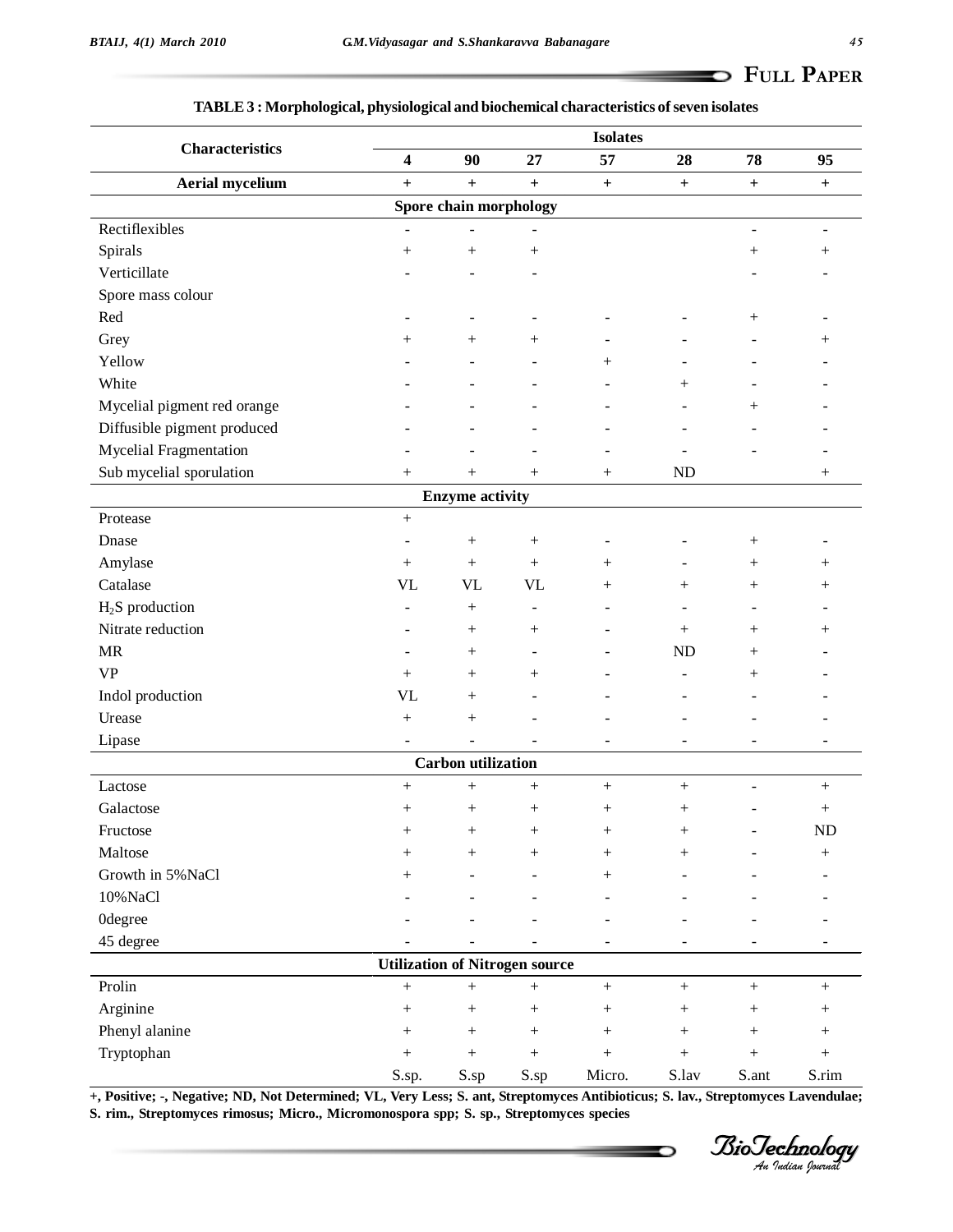## **P**<sub>APER</sub>

of spore bearing hyphae, entire spore chain and structure of spore chain with the actinomycetes morphologies as described in bergeys manual **[8]**. This was done by using cover slip method<sup>[19]</sup>. The other physiological ph and biochemical Characteristics were determined by A. *flavt*<br>the method described by Shirling and gottlieb<sup>[6]</sup>. All tests duced by<br>were performed at  $27^{\circ}C^{[14]}$ . the method described by Shirling and gottlieb<sup>[6]</sup>. All tests duce

## **RESULT**

### **Isolation of actinomycetes**

Atotal of 110 actinomycete were isolated from 50 soil samples using starch casein agar and glycerol aspargine agar supplied with nystatin (50mg/ml). 58 per cent of the isolates were recovered from glycerol aspargine agar astheyutilize glycerol as carbon source easily than the starch.

### **Antagonistic activity of isolated strains**

Thirteen actinomycete strains showed good antibacterial activityagainst all test bacteria and 7 strains showed antifungal activity against all test fungi.

The result of antibacterial and antifungal activity of active actinomycete strainswere given inTABLE1 and TABLE 2. The utilization of carbon and nitrogen sources, growth characteristics at different temperature and other characteristics are summarized inTABLE3.

## **DISCUSSION**

Biotechive against only 5. *tureus*. Eight isolates showed<br>maximum inhibitory activity against gram negative bac-Anaximum was vity against grain positive succession. The growth of *Candida albucans* was found inhibited by 9 up to the species level by comparing their morphology and  $V_{\text{c}}$  core beaming hyphae, entires force their and struct- the anti-<br>ture of spore bank with the actionomycetes morpholo-<br>fively sumportion interpresion and tr The actinomycetes isolated from 50 soil samples collected from industrial area of solapur region and tested their efficacy against bacteria and fungi. Among the isolates, 16 isolates showed antibacterial activity against one bacterial strain and 13 isolates showed antibacterial activity against all the bacterial test organisms. Out of these 13 isolates, isolate number 95 wasfound affective against only *S. aureus*. Eight isolates showed teria than gram positive ones and 5 isolates showed maximum activity against gram positive bacteria. The growth of Canada about as was found inhibited by bial Metabolite', Screening and Identification. In:<br>isolates with a maximum of 30mm inhibition by isolate M F Bushele, H Grafe, Editor, Bioactive Metabonumber 4 and minimum of 08mm inhibition by isolate number 95.Among the test bacteria screened, *S.aureus*

*Indian Journal*

and *V.cholerae* were found to be more susceptible to the antibiotics produced by different isolates.

The maximum antifungal activity was recorded in seven isolates against *Apergillus niger* and a dermato phyte namely*Microsporiumgypseum.*Comparatively, *A. flavus* wasfound resistant against the antibiotic pro duced by these isolates. The morphological and microscopic examinations of these isolates clearly indicated thatthe 6isolates are belong to the genera *Streptomyces* and one belongs to *Micromonospora*. Further, com parison of biochemical and physiological characteristics among the isolates indicate that the isolate 78 was closely related to *Streptomyces antibioticus*.Thereforewe can say that the isolate 78 as *Streptomyces antibioticus*, 95 as *streptomyces remosus*, 28 as *Streptomyces lavendulae*, 57 as *micromonospora* species and isolates 4, 27, 90 as *streptomyces* species.

The organism will be deposited in Botany Department, Microbial Biotechnology Section, Gulbarga University,Gulbarga.

## **REFERENCES**

- **[1]** A.Basilio,I.Gonzalez, M.F.Vicente,J.Gorrochategui, A.Cabello, A.Gonzalez, O.Genilloud; Journal of Applied Microbiology, **95**, 814-823 **(2003)**.
- **[2]** A.C.Horan; In: Encyclopedia of Bioprocess Tech plied Microbiology, **95**, 814-823 (**2003**).<br>A.C.Horan; In: Encyclopedia of Bioprocess Tech-<br>nology', Fermentation, Biocatalysis and Bioseparation, Ed., M.C.Flickinger, S.W.Drew, New York, Wiley and Sons, 2333-2348 **(1999)**.
- **[3]** A.J.McCarthy, S.T.William; Actinomycete As A Agent of Biodegradation in the Environment -ARe view Gene., **115**, 189-192 **(1992)**.
- **[4]** A.L.Demain; Appl.Microbiol.Biotechnol., **52**, 455 **(1999)**.
- **[5]** A.Lazzarini, L.Caveletti, G.Toppo, F.Marinelli; Antonie Van Leeunehoek., **78**, 399-105 **(2000)**.
- **[6]** E.B.Shirling, D.Gottlieb; Int.J.Syst.Bacteriol., **16(3)**, 313-340 **(1966)**.
- **[7]** E.I.Yalmaz, M.Yavuz, M.Kizil; World J.Microbiol. Biotechnol., **(2007)**.
- **[8]** H.A.Lechevalier; Bergeys Manual of Systematic Bacteriology. Williams and Wilkins Compony, Baltimore, **4**, 2344-2347 **(1989)**. Bacteriology. Williams and Wilkins Compony, Baltimore, 4, 2344-2347 (1989).<br>[9] J.Berdy; 'The Discovery of New Bioactive Micro-
- more, **4**, 2344-2347 (**1989**).<br>J.Berdy; 'The Discovery of New Bioactive Micro-<br>bial Metabolite', Screening and Identification. In: M.E.Bushele, U.Grafe, Editor. Bioactive Metabolite from Microorganism,Amsterdam, Elsevier Sci ence Publisher, 3-25 **(1989)**.